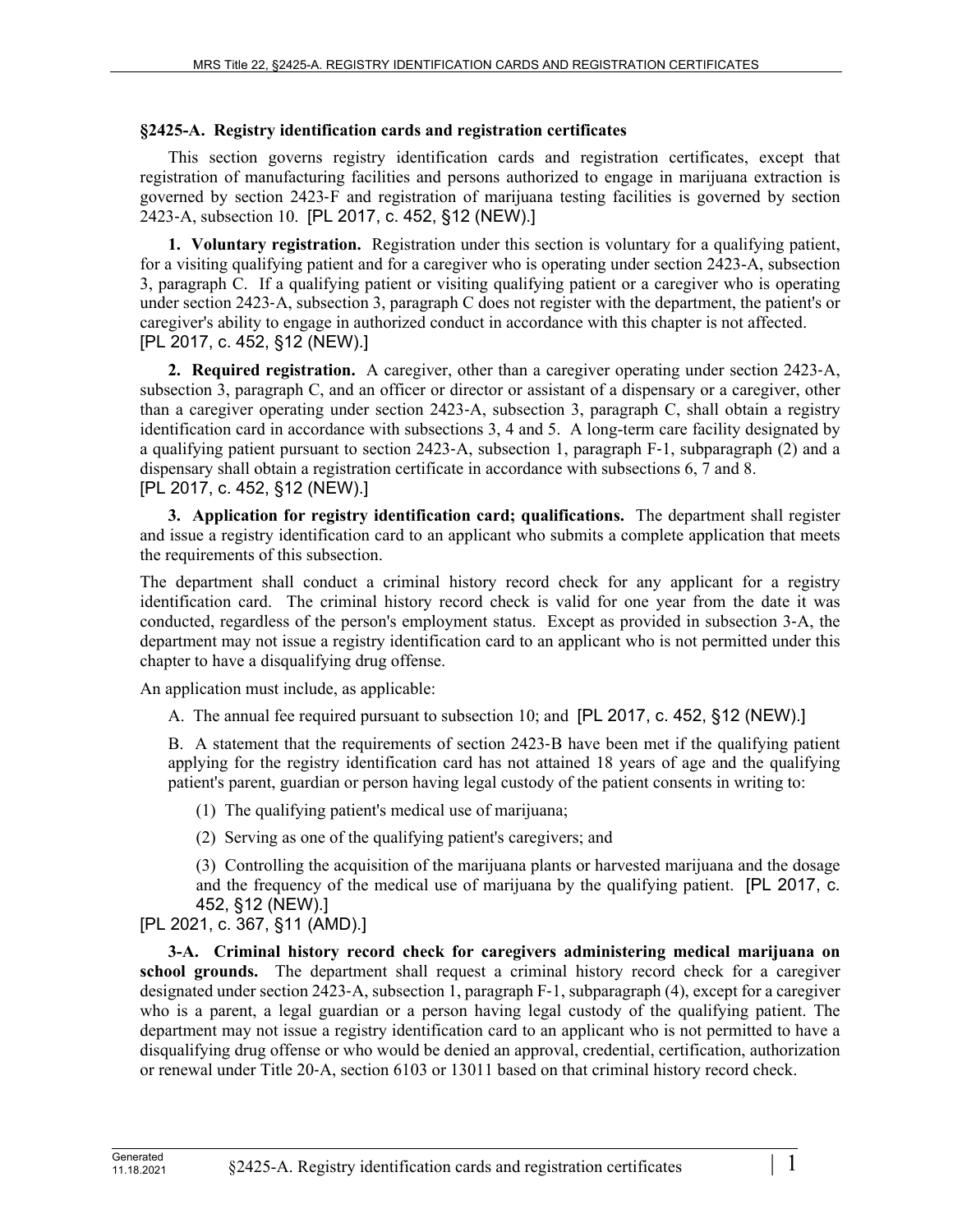The criminal history record check requested under this subsection must include criminal history record information obtained from the Maine Criminal Justice Information System established in Title 16, section 631 and the Federal Bureau of Investigation. The following provisions apply.

A. The criminal history record information obtained from the Maine Criminal Justice Information System must include a record of public criminal history record information as defined in Title 16, section 703, subsection 8. [PL 2017, c. 452, §12 (NEW).]

B. The criminal history record information obtained from the Federal Bureau of Investigation must include other state and national criminal history record information. [PL 2017, c. 452, §12 (NEW).]

C. A person subject to a criminal history record check under this section shall submit to having fingerprints taken. The State Police, upon payment of the fee, shall take or cause to be taken the person's fingerprints and shall forward the fingerprints to the State Bureau of Identification so that the bureau can conduct state and national criminal history record checks. Except for the portion of the payment, if any, that constitutes the processing fee charged by the Federal Bureau of Investigation, all money received by the State Police for purposes of this paragraph must be paid over to the Treasurer of State. The money must be applied to the expenses of administration incurred by the Department of Public Safety. [PL 2017, c. 452, §12 (NEW).]

D. The subject of a Federal Bureau of Investigation criminal history record check may obtain a copy of the criminal history record check by following the procedures outlined in 28 Code of Federal Regulations, Sections 16.32 and 16.33. The subject of a state criminal history record check may inspect and review the criminal history record information pursuant to Title 16, section 709. [PL 2017, c. 452, §12 (NEW).]

E. State and federal criminal history record information may be used by the department for the purpose of screening a person in accordance with this chapter. [PL 2019, c. 331, §19 (AMD).]

F. Information obtained pursuant to this subsection is confidential. The results of criminal history record checks received by the department are for official use only and may not be disseminated to any other person. [PL 2019, c. 331, §19 (AMD).]

G. If a person is no longer subject to this chapter that person may request in writing that the State Bureau of Identification remove the person's fingerprints from the bureau's fingerprint file. In response to a written request, the bureau shall remove the person's fingerprints from the fingerprint file and provide written confirmation of that removal. [PL 2017, c. 452, §12 (NEW).]

The department, with the Department of Public Safety, Bureau of State Police, State Bureau of Identification, shall adopt rules to implement this subsection. Rules adopted pursuant to this subsection are routine technical rules as defined in Title 5, chapter 375, subchapter 2‑A, except that, beginning July 1, 2021, rules adopted pursuant to this subsection are major substantive rules as defined in Title 5, chapter 375, subchapter 2‑A.

[PL 2021, c. 387, §8 (AMD).]

**4. Issuance or denial of registry identification cards.** The department shall verify the information contained in an application for a registry identification card or for renewal of a card submitted pursuant to subsection 3 and shall approve or deny an application for a card or for renewal of a card in accordance with this subsection within 30 days of receiving it.

A. Within 5 business days of approving a completed application, the department shall issue a registry identification card to the applicant. [PL 2017, c. 452, §12 (NEW).]

B. The department may deny an application for a card or for renewal of a card only if:

- (1) The applicant did not provide the information required pursuant to subsection 3;
- (2) The department determines that the applicant does not qualify; or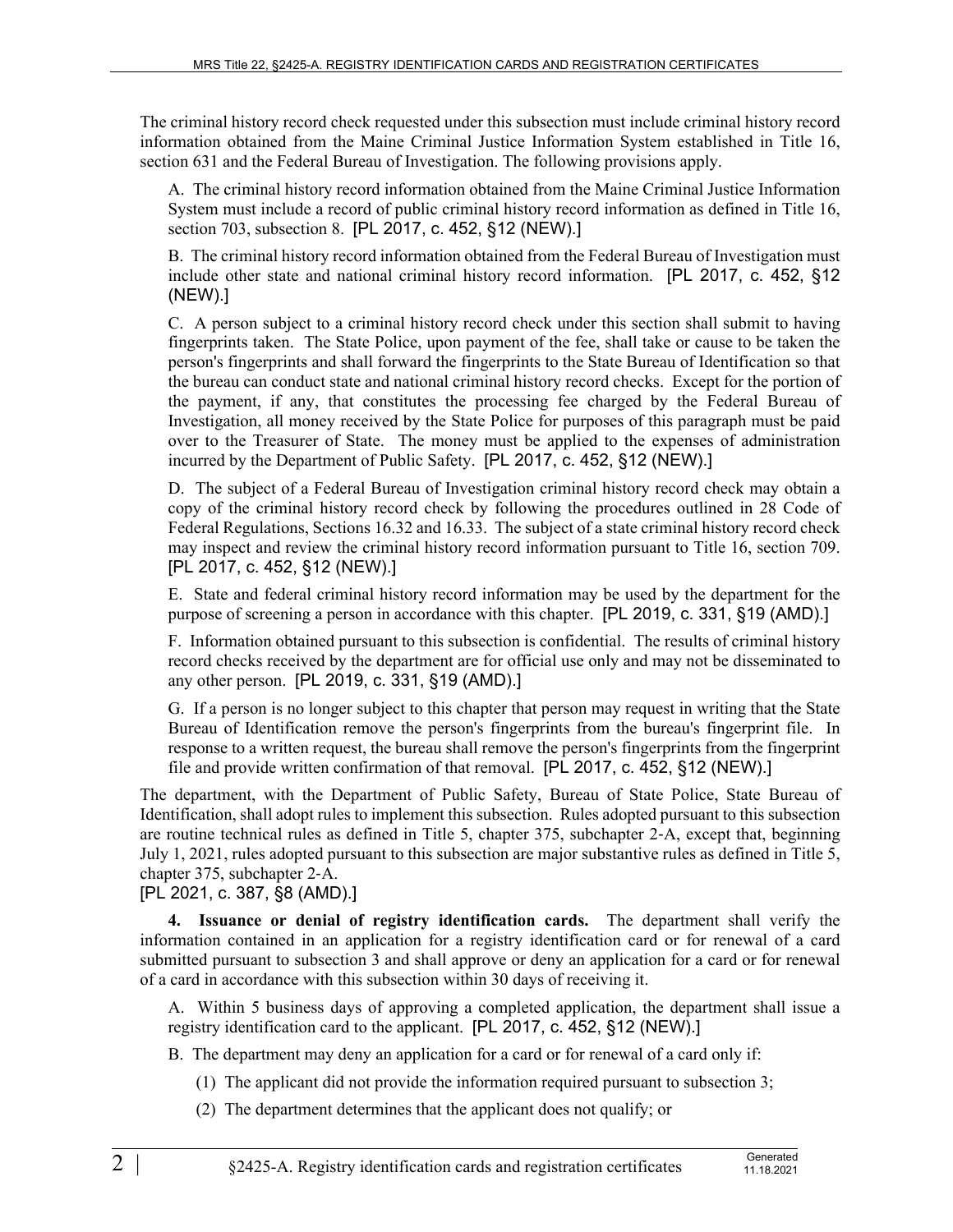(3) The department determines that the information provided by the applicant was falsified. [PL 2017, c. 452, §12 (NEW).]

C. The department shall notify the applicant and, if the applicant is an officer or director or assistant of a registered dispensary, the registered dispensary, in writing of the reason for denying the registry identification card. [PL 2017, c. 452, §12 (NEW).]

An applicant whose application is denied pursuant to this subsection may request an administrative hearing in accordance with Title 5, chapter 375, subchapter 4.

If the department fails to issue or deny a valid registry identification card in response to a valid application for a card or for renewal of a card submitted pursuant to subsection 3 within 45 days of its submission, the registry identification card is deemed granted and a copy of the application for a registry identification card or for renewal of the card is deemed a valid registry identification card. [PL 2017, c. 452, §12 (NEW).]

**5. Requirements for issuance of registry identification cards.** The following provisions apply to the issuance of registry identification cards.

A. A registry identification card expires one year after the date of issuance, regardless of the person's employment status. The card must contain:

(1) The name of the cardholder;

(2) The date of issuance and expiration date;

(3) A random identification number that is unique to the cardholder; and

(4) A clear designation showing whether the cardholder is allowed under this chapter to cultivate marijuana plants. [PL 2021, c. 367, §12 (AMD).]

B. If a caregiver is organized as a legal business entity pursuant to section 2423–A, subsection 2, paragraph Q, the caregiver may obtain a registry identification card in the name of the business entity if the caregiver submits evidence of the business entity's registration with the Secretary of State and evidence that the business entity is in good standing with the Secretary of State. [PL 2017, c. 452, §12 (NEW).]

C. Registry identification cards issued to an officer or director or assistant of a registered dispensary must also contain:

(1) The legal name of the registered dispensary with which the officer or director or assistant is affiliated;

(2) The address and date of birth of the officer or director or assistant; and

(3) A photograph of the officer or director or assistant, if required by the department. [PL 2017, c. 452, §12 (NEW).]

D. The registry identification card of an officer or director or assistant of a registered dispensary expires 10 days after notification is given to the department by the registered dispensary that the person has ceased to work at the dispensary. [PL 2017, c. 452, §12 (NEW).]

[PL 2021, c. 367, §12 (AMD).]

**6. Application for registration certificate; qualifications.** The department shall register and issue a registration certificate to an applicant who submits a complete application that meets the requirements of this subsection. An application must include, as applicable:

A. The annual fee required pursuant to subsection 10; [PL 2017, c. 452, §12 (NEW).]

B. Evidence of the applicant's registration with the Secretary of State and evidence that the applicant is in good standing with the Secretary of State; and [PL 2017, c. 452, §12 (NEW).]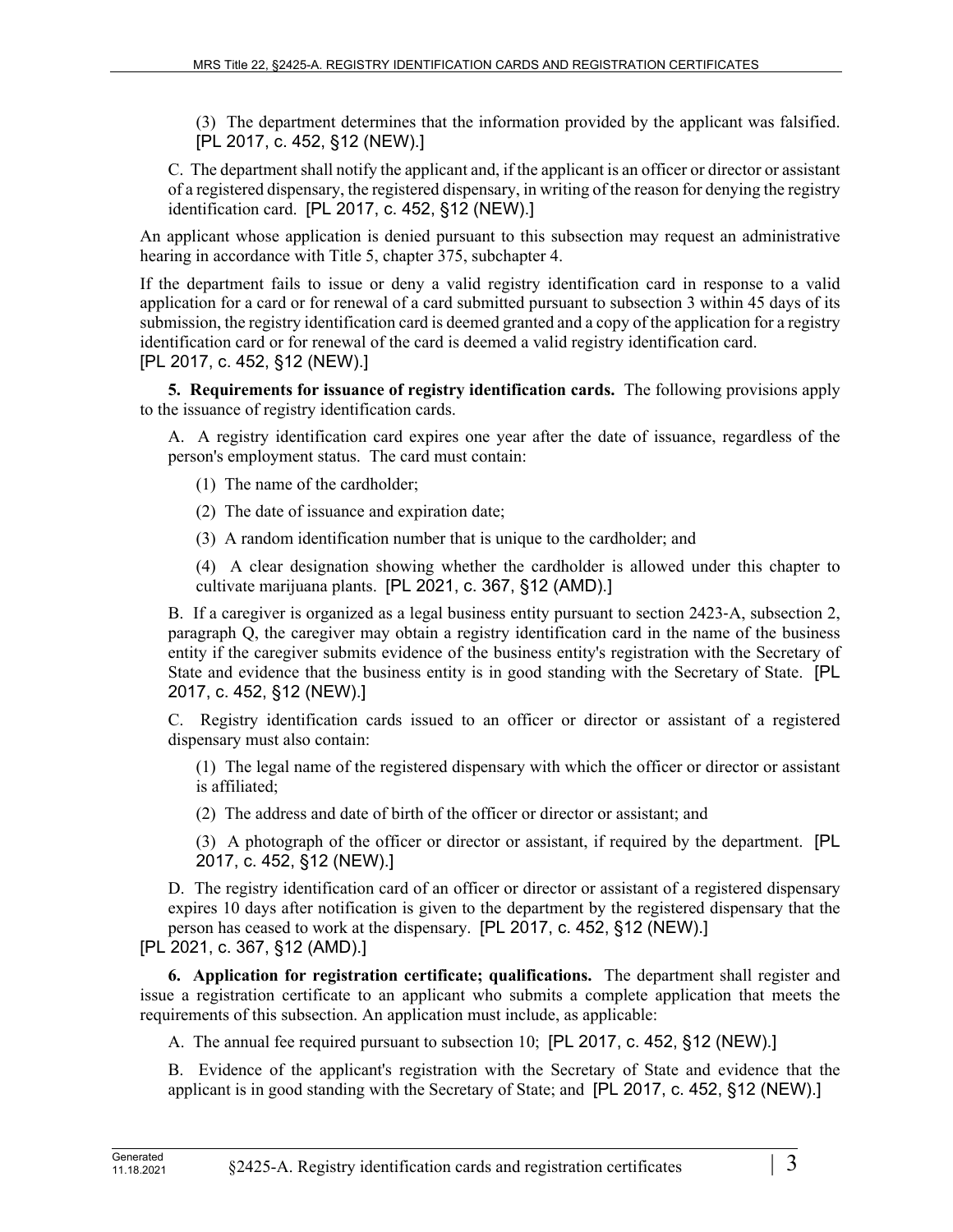C. The name, address and date of birth of each officer or director of the applicant. [PL 2017, c. 452, §12 (NEW).]

[PL 2017, c. 452, §12 (NEW).]

**7. Issuance or denial of registration certificate.** The department shall verify the information contained in an application for a registration certificate or for renewal of a certificate submitted pursuant to subsection 6 and shall approve or deny an application for a certificate or for renewal of a certificate in accordance with this subsection within 30 days of receiving it.

A. Within 10 days of approving a completed application, the department shall issue a registration certificate to the applicant. [PL 2017, c. 452, §12 (NEW).]

B. The department may deny an application for a certificate or for renewal of a certificate only if:

- (1) The applicant did not provide the information required pursuant to subsection 6;
- (2) The department determines that the applicant does not qualify; or
- (3) The department determines that the information provided by the applicant was falsified. [PL 2017, c. 452, §12 (NEW).]

C. The department shall notify the applicant in writing of the reason for denying the registration certificate. [PL 2017, c. 452, §12 (NEW).]

An applicant whose application is denied pursuant to this subsection may request an administrative hearing in accordance with Title 5, chapter 375, subchapter 4.

If the department fails to issue or deny a registration certificate in response to a valid application for a certificate or for renewal of a certificate submitted pursuant to subsection 6 within 45 days of its submission, the registration certificate is deemed granted and a copy of the application for a registration certificate or for renewal of the certificate is deemed a valid registration certificate.

[PL 2017, c. 452, §12 (NEW).]

**8. Requirements for issuance of registration certificates.** A registration certificate expires one year after the date of issuance. The certificate must contain:

A. The name of the certificate holder; [PL 2017, c. 452, §12 (NEW).]

B. The date of issuance and expiration date of the registration certificate; [PL 2017, c. 452, §12 (NEW).]

C. A random identification number that is unique to the certificate holder; [PL 2017, c. 452, §12 (NEW).]

D. The physical address of the certificate holder and, if the certificate holder is a dispensary, the physical address of one additional location, if any, where marijuana plants will be cultivated; and [PL 2019, c. 331, §20 (AMD).]

E. A clear designation showing whether the certificate holder is allowed under this chapter to cultivate marijuana plants. [PL 2017, c. 452, §12 (NEW).] [PL 2019, c. 331, §20 (AMD).]

**9. Drug testing.** The department may not require an assistant of a caregiver, dispensary, manufacturing facility or marijuana testing facility who is an applicant for a registry identification card to submit to a drug test as a condition of receiving a registry identification card. This subsection does not prevent a caregiver, dispensary, manufacturing facility or marijuana testing facility from requiring drug testing of its assistants as a condition of employment. [PL 2017, c. 452, §12 (NEW).]

**10. Fees.** The department shall adopt rules to establish fees in accordance with this subsection. The fees must be credited to the Medical Use of Marijuana Fund pursuant to section 2430. Rules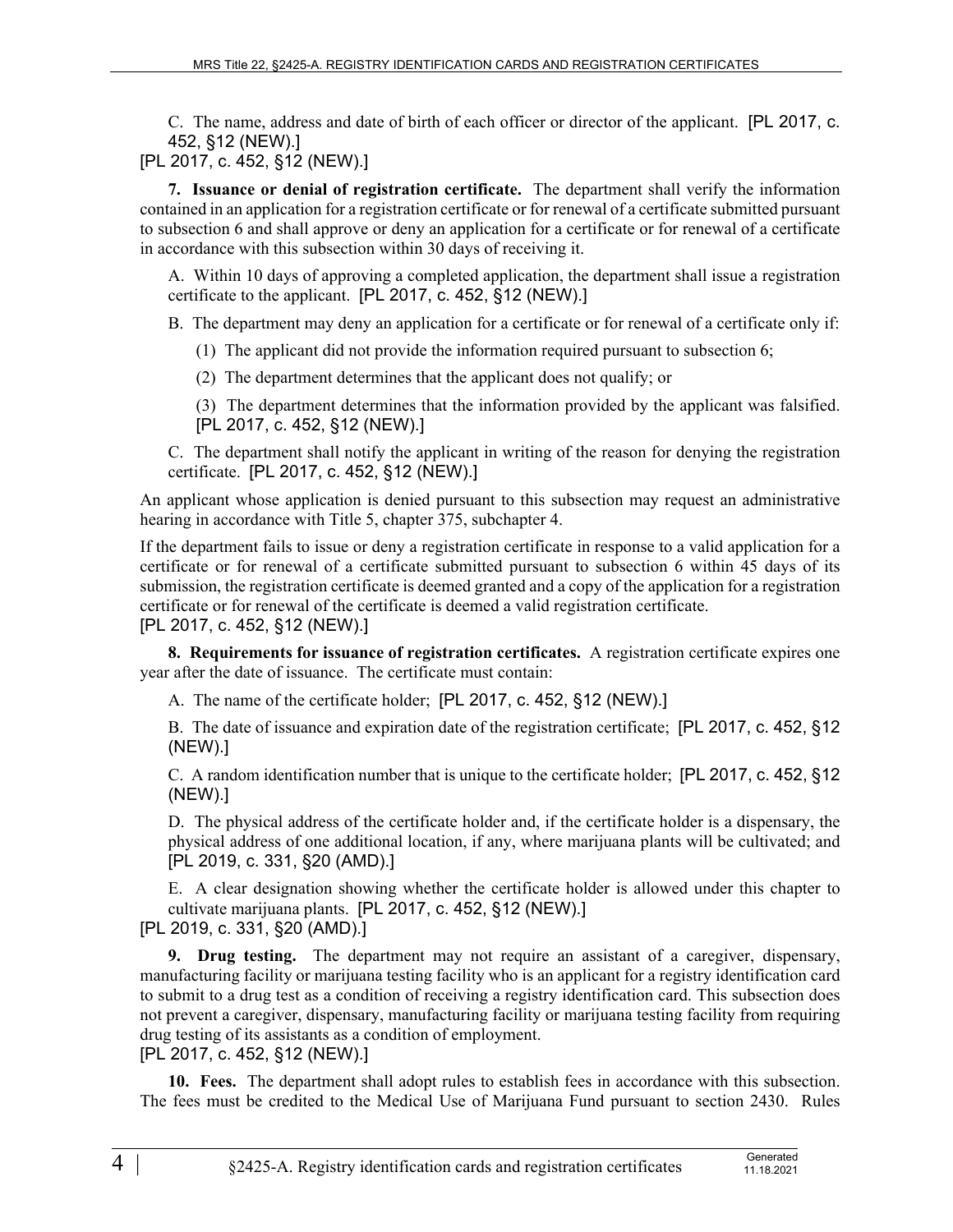adopted pursuant to this subsection are routine technical rules as defined in Title 5, chapter 375, subchapter 2‑A, except that, beginning July 1, 2021, rules adopted pursuant to this subsection are major substantive rules as defined in Title 5, chapter 375, subchapter 2‑A.

A. There is no annual registration fee for a qualifying patient or visiting qualifying patient or a caregiver who is not required to register pursuant to section 2423‑A, subsection 3, paragraph C. There is no annual registration fee for a caregiver who does not cultivate marijuana plants for a qualifying patient. [PL 2017, c. 452, §12 (NEW).]

B. There is an annual registration fee for a caregiver who cultivates marijuana plants on behalf of a qualifying patient pursuant to section 2423‑A, subsection 2, paragraph B.

(1) For a caregiver registering based upon plant count, the fee may not be less than \$50 or more than \$240 for each group of up to 6 mature marijuana plants cultivated by the caregiver. The caregiver shall notify the department of the number of marijuana plants the caregiver cultivates.

(2) For a caregiver registering based upon plant canopy, the fee may not be less than \$50 or more than \$1,500 for a total plant canopy of 500 square feet or less. [PL 2021, c. 251, §4 (RPR).]

C. There is an annual registration fee for a dispensary, which may not be less than \$5,000 or more than \$12,000. There is a fee to change the location of a registered dispensary or the location at which a registered dispensary cultivates marijuana plants, which may not be less than \$3,000 or more than \$4,000. [PL 2017, c. 452, §12 (NEW).]

D. There is an annual registration fee for a tier 1 manufacturing facility, which may not be less than \$50 or more than \$150. [PL 2017, c. 452, §12 (NEW).]

E. There is an annual registration fee for a tier 2 manufacturing facility, which may not be less than \$150 or more than \$250. [PL 2017, c. 452, §12 (NEW).]

F. There is an annual registration fee to engage in marijuana extraction under section 2423‑F, subsection 3, which may not be less than \$250 or more than \$350. [PL 2017, c. 452, §12 (NEW).]

G. There is an annual registration fee for a marijuana testing facility, which may not be less than \$250 or more than \$1,000, except that there is no fee if the testing facility is licensed in accordance with Title 28-B, chapter 1. [PL 2017, c. 452, §12 (NEW).]

H. There is an annual registration fee for an officer or director or assistant of a registered caregiver or registered dispensary, which may not be less than \$20 or more than \$50. [PL 2017, c. 452, §12 (NEW).]

I. There is a fee to replace a registry identification card that has been lost, stolen or destroyed or a card that contains information that is no longer accurate, which may not be less than \$10 or more than \$20. Replacement of a registry identification card does not extend the expiration date. [PL 2017, c. 452, §12 (NEW).]

J. There is an annual fee for a criminal history record check for a caregiver or an officer or director or assistant of a registered dispensary, marijuana testing facility or manufacturing facility, which may not be less than \$31 or more than \$60. The fee must be paid by the caregiver or by the registered dispensary, marijuana testing facility or manufacturing facility for an officer or director or assistant of the registered dispensary, marijuana testing facility or manufacturing facility. [PL 2017, c. 452, §12 (NEW).]

[PL 2021, c. 251, §4 (AMD); PL 2021, c. 387, §9 (AMD).]

**11. Notification of change in status or loss of registry identification card or registration certificate.** This subsection governs notification of a change in status or the loss of a registry identification card or registration certificate.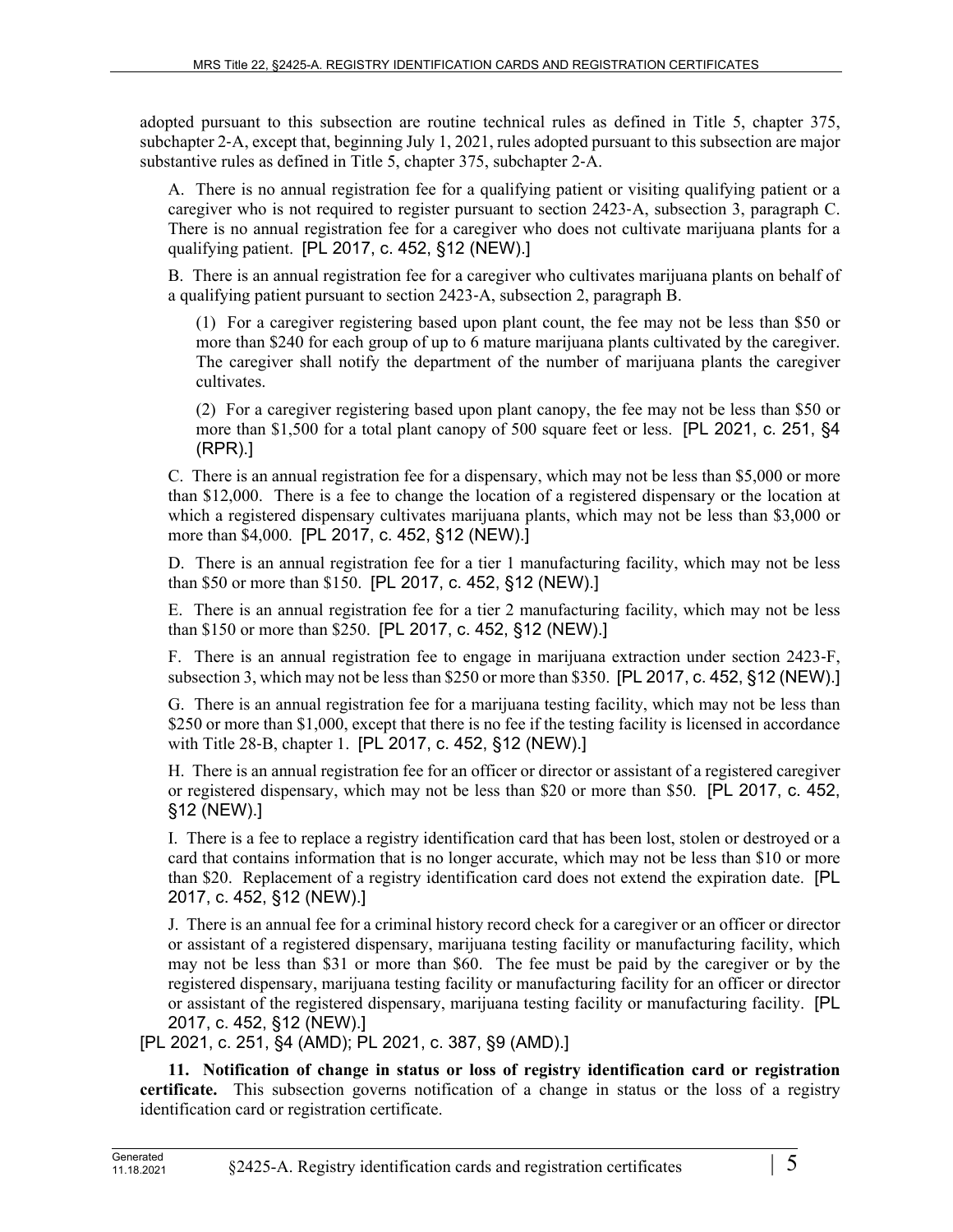A. If a cardholder loses the cardholder's registry identification card, the cardholder shall notify the department within 10 days of losing the card and submit the fee required by subsection 10, paragraph I. Within 5 days after such notification, the department shall issue a replacement registry identification card. [PL 2017, c. 452, §12 (NEW).]

B. If the information appearing on the cardholder's registry identification card is inaccurate or changes, the cardholder shall notify the department of the inaccuracy or change and submit the fee required by subsection 10, paragraph I. Within 5 days after such notification, the department shall issue a replacement registry identification card. A cardholder who fails to notify the department as required under this paragraph commits a civil violation for which a fine of not more than \$150 may be adjudged. [PL 2017, c. 452, §12 (NEW).]

C. A registered dispensary shall notify the department in writing of the name, address and date of birth of an officer or director or assistant who ceases to work at the dispensary or marijuana testing facility and of any new officer or director or assistant before the officer or director or assistant begins working at the dispensary or marijuana testing facility. [PL 2017, c. 452, §12 (NEW).]

D. A registered dispensary shall notify the department in writing if the dispensary changes the physical location of the dispensary or the location at which the dispensary cultivates marijuana plants. [PL 2017, c. 452, §12 (NEW).]

[PL 2017, c. 452, §12 (NEW).]

**12. Confidentiality.** This subsection governs confidentiality.

A. Applications and supporting information submitted by qualifying patients and registered patients under this chapter, including information regarding their caregivers and medical providers, are confidential. [PL 2017, c. 452, §12 (NEW).]

B. Applications and supporting information submitted by caregivers and medical providers operating in compliance with this chapter are confidential. [PL 2017, c. 452, §12 (NEW).]

C. The department shall maintain a confidential list of the persons to whom the department has issued registry identification cards. Individual names and other identifying information on the list are confidential, exempt from the freedom of access laws, Title 1, chapter 13, and not subject to disclosure except as provided in this subsection and to authorized employees of the department as necessary to perform official duties of the department. [PL 2017, c. 452, §12 (NEW).]

D. The department shall verify to law enforcement personnel whether a registry identification card is valid and whether the conduct is authorized without disclosing more information than is reasonably necessary to verify the authenticity of the registry identification card. [PL 2017, c. 452, §12 (NEW).]

E. Upon request of a code enforcement officer or, if a municipality does not employ a code enforcement officer, another municipal officer, the department shall verify whether a registry identification card is valid and whether the conduct is authorized without disclosing more information than is reasonably necessary to verify the authenticity of the registry identification card. The department may disclose the location at which the conduct is authorized if necessary to verify the registry identification card to the code enforcement officer or other municipal officer. The department shall provide this information within 2 business days of the request. The code enforcement officer or other municipal officer shall keep the information received under this paragraph confidential except as necessary to verify whether the registry identification card is valid and whether the conduct is authorized. [PL 2017, c. 452, §12 (NEW).]

F. Applications, supporting information and other information regarding a registered dispensary are not confidential, except that information that is contained within dispensary information that identifies a qualifying patient, a registered patient, a registered patient's medical provider or a

11.18.2021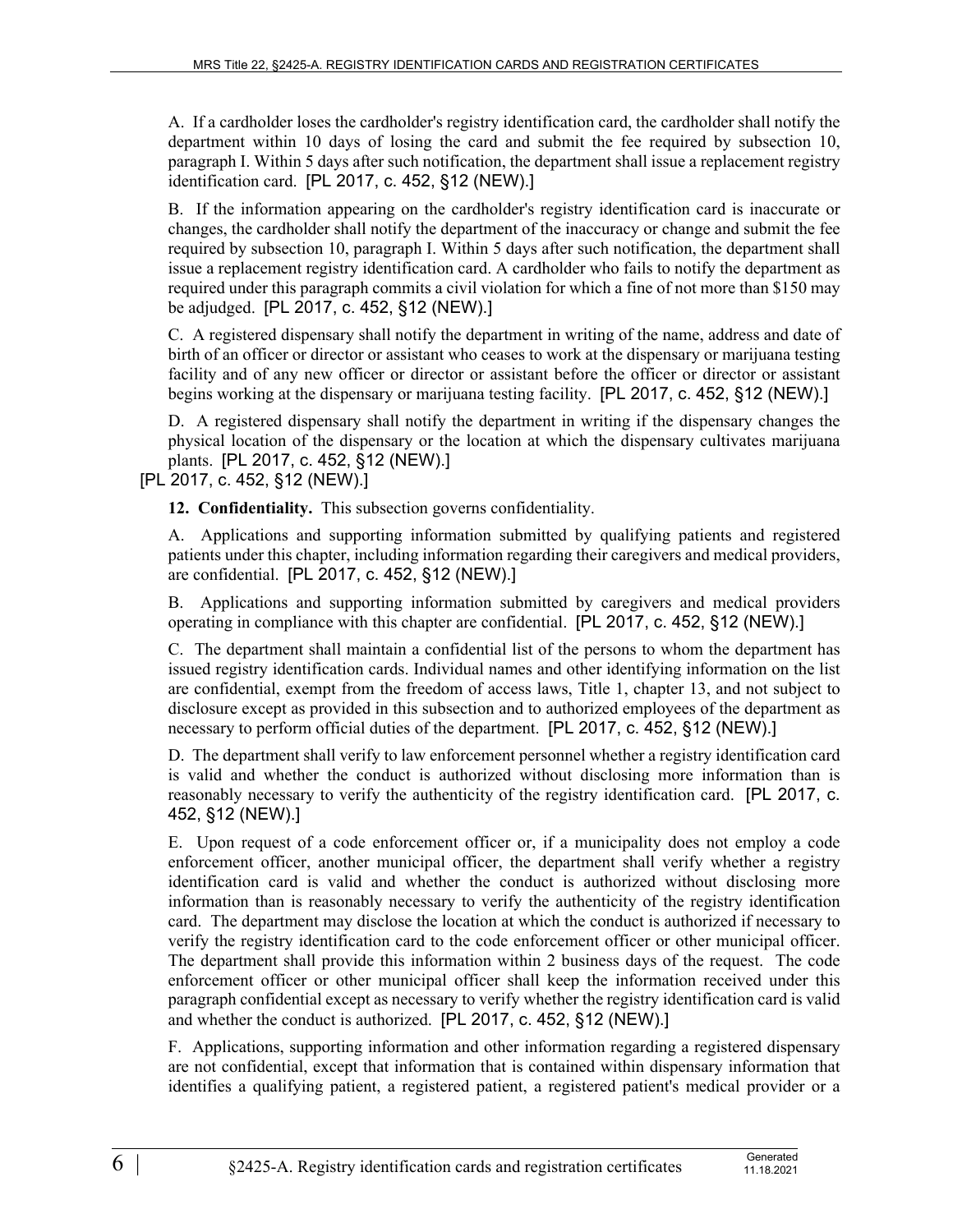caregiver of a qualifying patient or registered patient is confidential. [PL 2017, c. 452, §12 (NEW).]

G. Records maintained by the department pursuant to this chapter that identify applicants for a registry identification card, registered patients, registered caregivers and registered patients' medical providers are confidential and may not be disclosed, except as provided in this subsection and as follows:

(1) To department employees who are responsible for carrying out this chapter;

(2) Pursuant to court order or subpoena issued by a court;

(3) With written permission of the registered patient or the patient's guardian, if the patient is under guardianship, or a parent, if the patient has not attained 18 years of age;

(4) As permitted or required for the disclosure of health care information pursuant to section  $1711 - C$ ;

(5) To a law enforcement official for verification purposes. The records may not be disclosed further than necessary to achieve the limited goals of a specific investigation; and

(6) To a registered patient's treating medical provider and to a registered patient's registered caregiver for the purpose of carrying out this chapter. [PL 2017, c. 452, §12 (NEW).]

H. This subsection does not prohibit a medical provider from notifying the department if the medical provider acquires information indicating that a registered patient or qualifying patient is no longer eligible to use marijuana for medical purposes or that a registered patient or qualifying patient falsified information that was the basis of the medical provider's certification of eligibility for use. [PL 2017, c. 452, §12 (NEW).]

I. The department may disclose to an agency of State Government designated by the commissioner and employees of that agency any information necessary to produce registry identification cards or manage the identification card program and may disclose data for statistical or research purposes in such a manner that individuals cannot be identified. [PL 2017, c. 452, §12 (NEW).]

J. A hearing concerning the suspension or revocation of a registry identification card under section 2430‑E is confidential. [PL 2017, c. 452, §12 (NEW).]

K. Except as otherwise provided in this subsection, a person who knowingly violates the confidentiality of information protected under this chapter commits a civil violation for which a fine of up to \$1,000 may be imposed. This paragraph does not apply to a medical provider or staff of a long-term care facility or any other person directly associated with a medical provider or longterm care facility that provides services to a registered patient. [PL 2017, c. 452, §12 (NEW).]

L. Notwithstanding any provision of this subsection to the contrary, the department shall comply with Title 36, section 175. Information provided by the department pursuant to this paragraph may be used by the Department of Administrative and Financial Services, Bureau of Revenue Services only for the administration and enforcement of taxes imposed under Title 36. [PL 2017, c. 452, §12 (NEW).]

## [PL 2017, c. 452, §12 (NEW).]

**13. Reporting requirements.** This subsection governs the reporting of patient access information by registered caregivers and dispensaries and the department's annual report to the Legislature.

A. A registered caregiver or a dispensary shall submit annually a report of the number of qualifying patients and visiting qualifying patients assisted by the caregiver or dispensary. A report may not directly or indirectly disclose patient identity. The department shall adopt rules to implement this paragraph. Rules adopted pursuant to this paragraph are routine technical rules as defined in Title 5, chapter 375, subchapter 2‑A, except that, beginning July 1, 2021, rules adopted pursuant to this